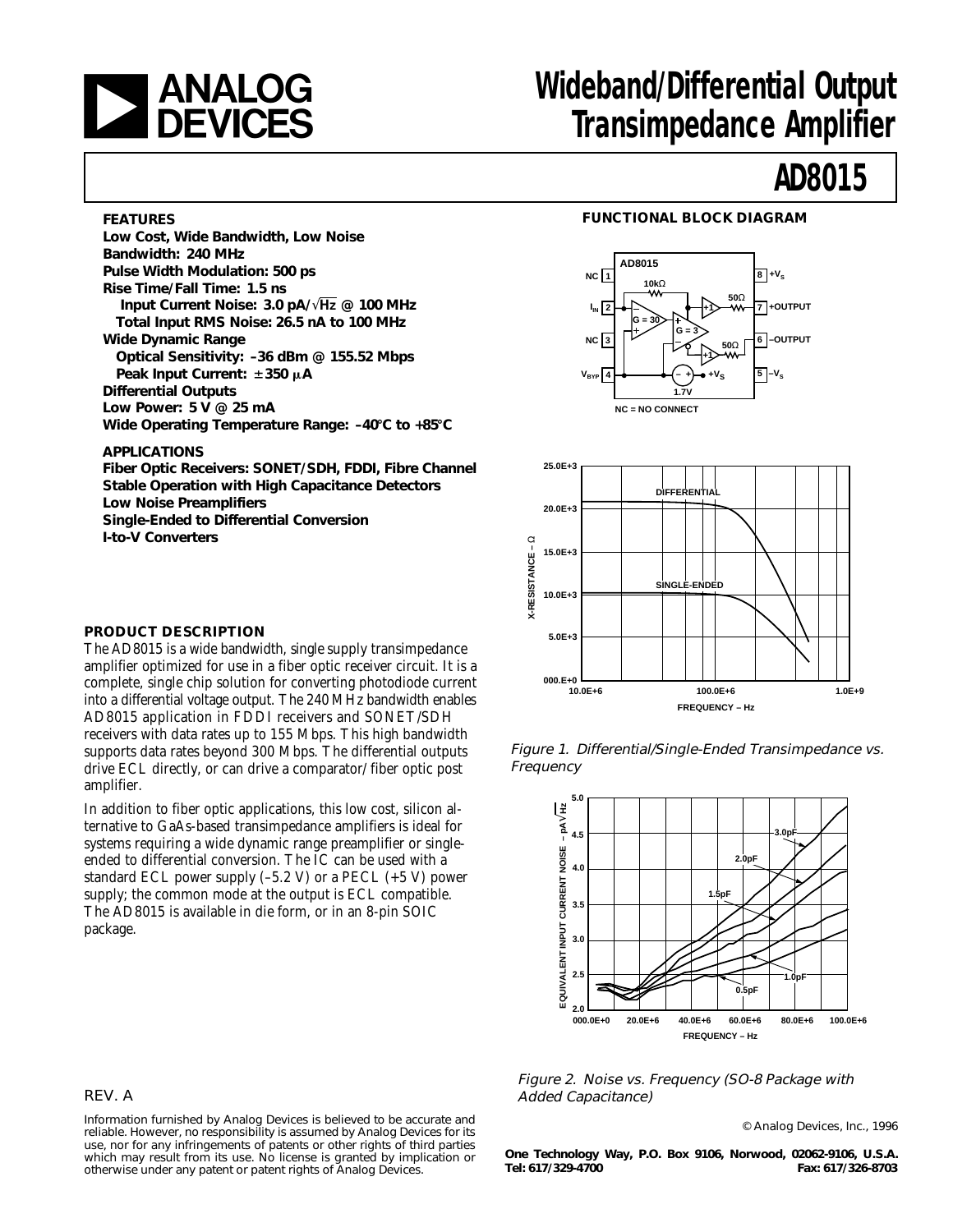# $\bf{AD8015{\rm{-}SPECIFICATIONS}$  (SO Package @ T<sub>A</sub> = +25°C and V<sub>S</sub> = +5 V, unless otherwise noted)

|                                                                                                                                                                                  |                                                                                                                                                 |                         | <b>AD8015AR</b>                                |                     |                                       |
|----------------------------------------------------------------------------------------------------------------------------------------------------------------------------------|-------------------------------------------------------------------------------------------------------------------------------------------------|-------------------------|------------------------------------------------|---------------------|---------------------------------------|
| <b>Parameter</b>                                                                                                                                                                 | <b>Conditions</b>                                                                                                                               | Min                     | <b>Typ</b>                                     | <b>Max</b>          | <b>Units</b>                          |
| DYNAMIC PERFORMANCE<br><b>Bandwidth</b><br><b>Pulse Width Modulation</b><br>Rise and Fall Time<br>Settling Time <sup>1</sup>                                                     | 3 dB<br>10 μA to 200 μA Peak<br>10% to 90%<br>to 3%, 0.5 V Diff Output Step                                                                     | 180                     | 240<br>500<br>1.5<br>3                         |                     | <b>MHz</b><br>ps<br>ns<br>ns          |
| <b>INPUT</b><br><b>Linear Input Current Range</b><br><b>Max Input Current Range</b><br><b>Optical Sensitivity</b><br><b>Input Stray Capacitance</b><br><b>Input Bias Voltage</b> | $\pm 2.5$ %, Nonlinearity<br><b>Saturation</b><br>155 Mbps, Avg Power<br>Die, by Design<br>SOIC, by Design<br>+ $V_S$ to $I_{IN}$ and $V_{BYP}$ | $\pm 25$<br>±200<br>1.6 | $\pm 30$<br>±350<br>$-36$<br>0.2<br>0.4<br>1.8 | 2.0                 | μA<br>$\mu A$<br>dBm<br>pF<br>pF<br>V |
| <b>NOISE</b><br><b>Input Current Noise</b><br><b>Total Input RMS Noise</b>                                                                                                       | Die, Single Ended at $P_{OUT}$ ,<br>or Differential $(P_{OUT} - N_{OUT})$ ,<br>$C_{STRAY} = 0.3$ pF<br>$f = 100$ MHz<br>DC to 100 MHz           |                         | 3.0<br>26.5                                    |                     | $pA/\sqrt{Hz}$<br>nA                  |
| TRANSFER CHARACTERISTICS<br>Transresistance<br><b>Power Supply</b><br><b>Rejection Ratio</b>                                                                                     | <b>Single Ended</b><br><b>Differential</b><br><b>Single Ended</b><br><b>Differential</b>                                                        | 8<br>16                 | 10<br>20<br>37.0<br>40                         | 12<br>24            | $k\Omega$<br>$k\Omega$<br>dB<br>dB    |
| <b>OUTPUT</b><br><b>Differential Offset</b><br>Output Common-Mode Voltage<br><b>Voltage Swing (Differential)</b><br>Output Impedance                                             | From Positive Supply<br>Positive Input Current, $R_L = \infty$<br>Positive Input Current, $R_{L} = 50 \Omega$                                   | $-1.5$<br>40            | 6<br>$-1.3$<br>1.0<br>600<br>50                | 20<br>$-1.1$<br>60  | mV<br>V<br>$V p-p$<br>$mV$ p-p<br>Ω   |
| <b>POWER SUPPLY</b><br><b>Operating Range</b><br>Current                                                                                                                         | $T_{MIN}$ to $T_{MAX}$<br><b>Single Supply</b><br><b>Dual Supply</b>                                                                            | $+4.5$<br>±2.25         | $+5$<br>25                                     | $+11$<br>±5.5<br>26 | $\mathbf V$<br>V<br>mA                |

**NOTES** 

<sup>1</sup>Settling Time is defined as the time elapsed from the application of a perfect step input to the time when the output has entered and remained within a specified error band symmetrical about the final value. This parameter includes propagation delay, slew time, overload recovery, and linear settling times. Specifications subject to change without notice.

#### **ABSOLUTE MAXIMUM RATINGS<sup>1</sup>**

| Output Short Circuit Duration Indefinite                       |
|----------------------------------------------------------------|
|                                                                |
| Storage Temperature Range $\dots \dots \dots -65$ °C to +125°C |
|                                                                |
|                                                                |
| Maximum Junction Temperature 4165°C                            |
| Lead Temperature Range (Soldering 10 sec)  +300°C              |
|                                                                |

#### **NOTES**

<sup>1</sup>Stresses above those listed under "Absolute Maximum Ratings" may cause permanent damage to the device. This is a stress rating only and functional operation of the device at these or any other conditions above those indicated in the operational section of this specification is not implied. Exposure to absolute maximum rating conditions for extended periods may affect device reliability. <sup>2</sup>Specification is for device in free air: 8-pin SOIC package:  $\theta_{JA} = 155^{\circ}$ C/W.

#### **ORDERING GUIDE**

| Model    | <b>Temperature</b>                                   | Package                                                        | Package |
|----------|------------------------------------------------------|----------------------------------------------------------------|---------|
|          | Range                                                | <b>Description</b>                                             | Option  |
| AD8015AR | AD8015ACHIPS $\vert$ –40°C to +85°C $\vert$ Die Form | $-40^{\circ}$ C to $+85^{\circ}$ C   8-Pin Plastic SOIC   SO-8 |         |

#### **CAUTION**

ESD (electrostatic discharge) sensitive device. Electrostatic charges as high as 4000 V readily accumulate on the human body and test equipment and can discharge without detection. Although the AD8015 features proprietary ESD protection circuitry, permanent damage may occur on devices subjected to high energy electrostatic discharges. Therefore, proper ESD precautions are recommended to avoid performance degradation or loss of functionality.

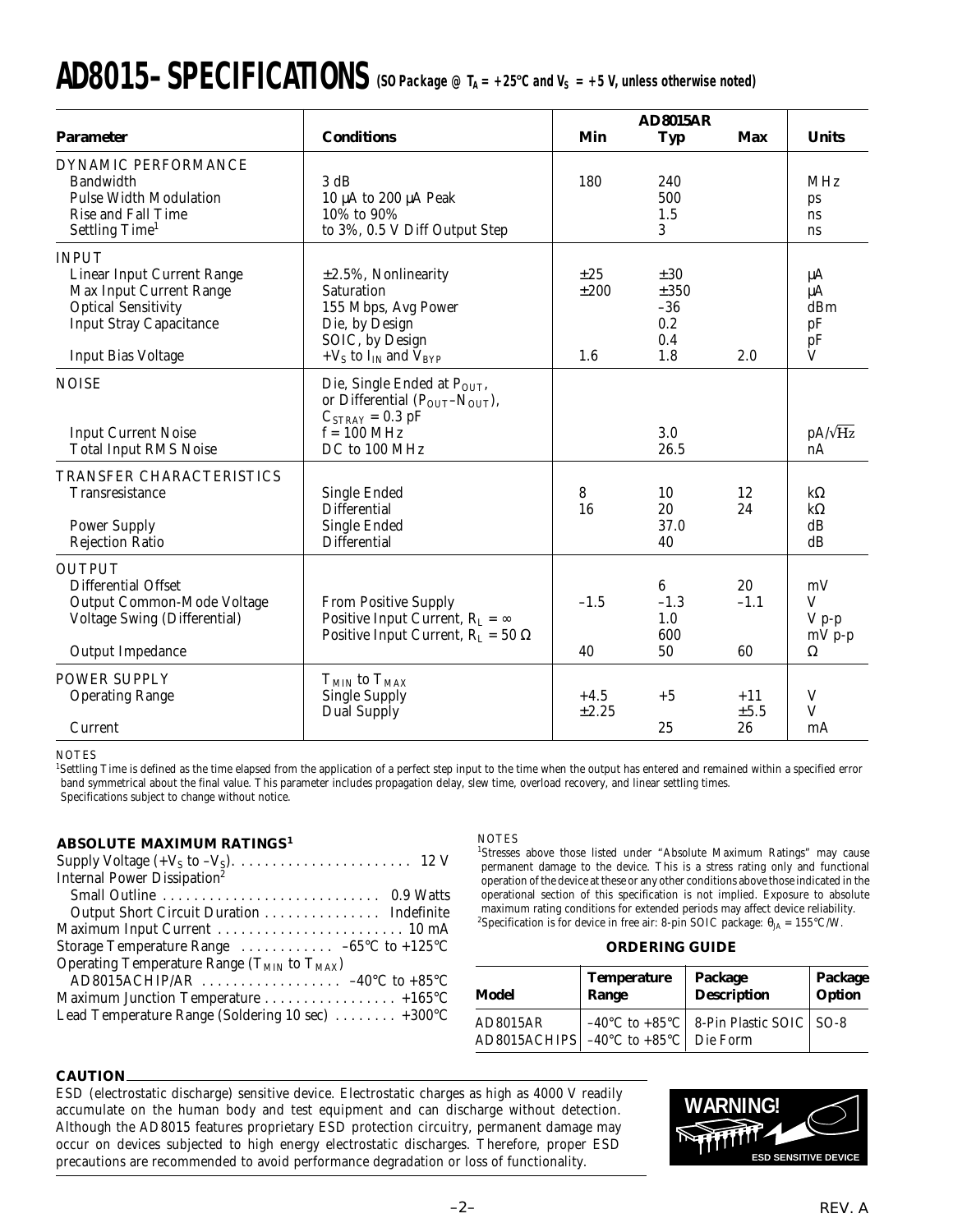#### **PIN CONFIGURATION**



**METALIZATION PHOTOGRAPH**

Dimensions shown in microns. Not to scale.



#### **FIBER OPTIC RECEIVER APPLICATIONS**

In a fiber optic receiver, the photodiode can be placed from the  $I_{IN}$  pin to either the positive or negative supply. The AD8015 converts the current from the photodiode to a differential voltage in these applications. The voltage at the V<sub>BYP</sub> pin is  $\approx$ 1.8 V below the positive supply. This node must be bypassed with a capacitor (C1 in Figures 3 and 4 below) to the signal ground. If large levels of power supply noise exist, then connecting C1 to  $+V_s$  is recommended for improved noise immunity. For optimum performance, choose C1 such that  $C1 > 1/(2 \pi \times 1000 \times$  $f_{MIN}$ ); where  $f_{MIN}$  is the minimum useful frequency in Hz.

#### **PHOTODIODE REFERRED TO POSITIVE SUPPLY**

Figure 3 shows the AD8015 used in a circuit where the photodiode is referred to the positive supply. The back bias voltage on the photodiode is  $\approx$ 1.8 V. This method of referring the photodiode provides greater power supply noise immunity (PSRR) than referring the photodiode to the negative supply. The signal path is referred to the positive rail, and the photodiode capacitance is not modulated by high frequency noise that may exist on the negative rail.



Figure 3. Fiber Optic Receiver Application: Photodiode Referred to Positive Supply

**PHOTODIODE REFERRED TO NEGATIVE SUPPLY**

Figure 4 shows the AD8015 used in a circuit where the photodiode is referred to the negative supply. This results in a larger back bias voltage than when referring the photodiode to the positive supply. The larger back bias voltage on the photodiode decreases the photodiode's capacitance thereby increasing its bandwidth. The R2, C2 network shown in Figure 4 is added to decouple the photodiode to the positive supply. This improves PSRR.



Figure 4. Fiber Optic Receiver Application: Photodiode Referred to Negative Supply

#### **FIBER OPTIC SYSTEM NOISE PERFORMANCE**

The AD8015 maintains 26.5 nA referred to input (RTI) to 100 MHz. Calculations below translate this specification into minimum power level and bit error rate specifications for SONET and FDDI systems. The dominant sources of noise are: 10 kΩ feedback resistor current noise, input bipolar transistor base current noise, and input voltage noise.

The AD8015 has dielectrically isolated devices and bond pads that minimize stray capacitance at the  $I_{IN}$  pin. Input voltage noise is negligible at lower frequencies, but can become the dominant noise source at high frequencies due to  $I_{IN}$  pin stray capacitance. Minimizing the stray capacitance at the  $I_{IN}$  pin is critical to maintaining low noise levels at high frequencies. The pins surrounding the  $I_{IN}$  pin (Pins 1 and 3) have no internal connection and should be left unconnected in an application. This minimizes  $I_{IN}$  pin package capacitance. It is best to have no ground plane or metal runs near Pins 1, 2, and 3 and to minimize capacitance at the  $I_{IN}$  pin.

The AD8015AR (8-pin SOIC)  $I_{IN}$  pin total stray capacitance is 0.4 pF without the photodiode. Photodiodes used for SONET or FDDI systems typically add 0.3 pF, resulting in roughly 0.7 pF total stray capacitance.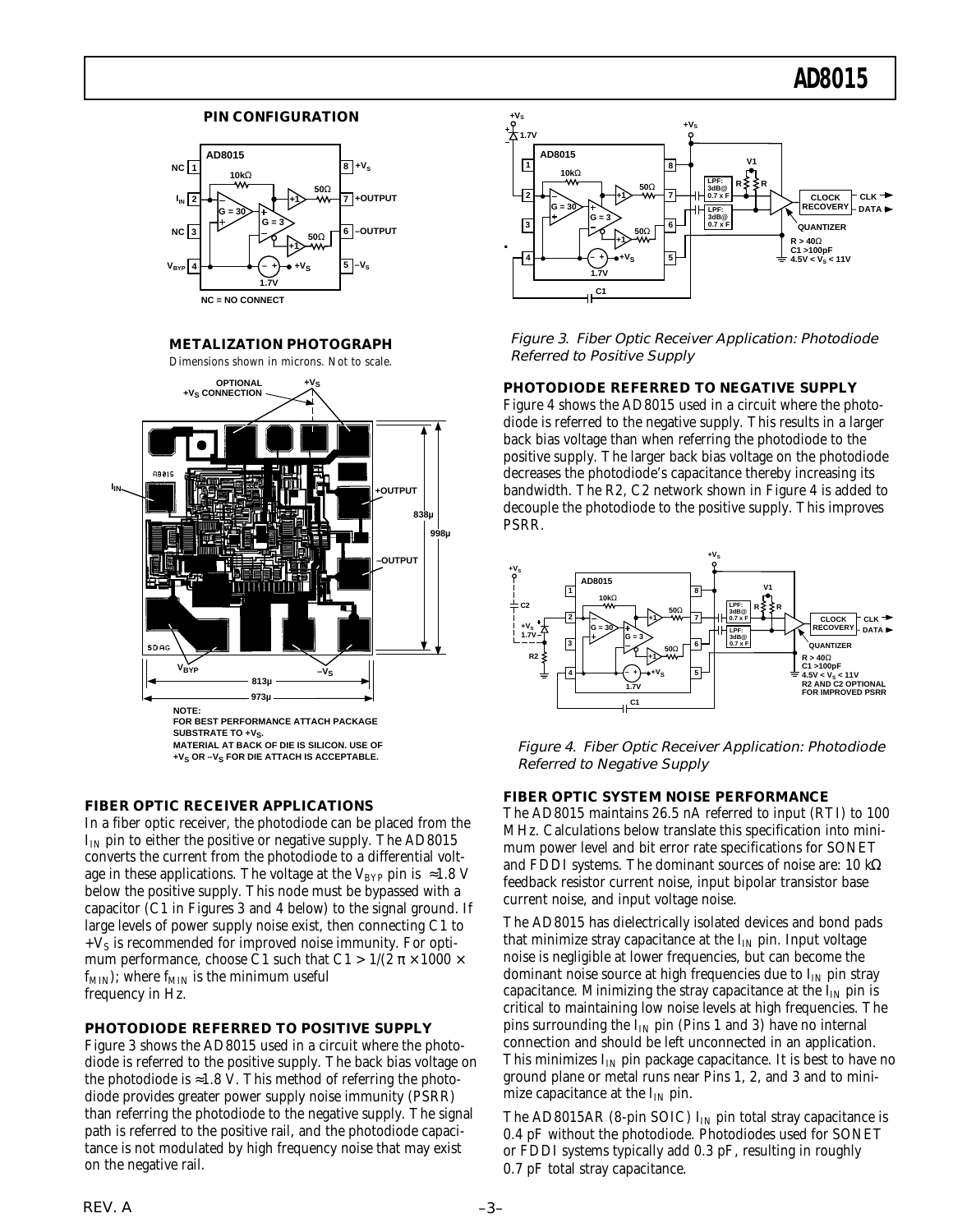#### **SONET OC-3 SENSITIVITY ANALYSIS**

OC-3 Minimum Bandwidth =  $0.7 \times 155$  MHz  $\approx 110$  MHz

*Total Current Noise* =  $(\pi/2) \times 26.5$  *nA* 

= 42 *nA* (*assuming single pole response*)

To maintain a BER <  $1 \times 10^{-10}$  (1 error per 10 billion bits):

*Minimum current level needs to be* > 13 × *Total Current Noise* = 541 *nA* (*peak*)

*Assume a typical photodiode current/power conversion ratio* = 0.85 *A/W*

*Sensitivity (minimum power level)* = 541/0.85 *nW*

= 637 *nW (peak)*

- = –32.0 *dBm (peak)*
- = –35.0 *dBm (average)*

The SONET OC-3 specification allows for a minimum power level of –31 dBm peak, or –34 dBm average. Using the AD8015 provides 1 dB margin.

#### **FDDI SENSITIVITY ANALYSIS**

*FDDI Minimum Bandwidth* =  $0.7 \times 125$  *MHz*  $\approx 88$  *MHz* 

*Total Current Noise* =  $(\pi / 2) \times \frac{\sqrt{88 MHz}}{\sqrt{100 MHz}} \times 26.5 nA$ 

= 39 *nA* (*assuming single pole response*)

To maintain a BER < 2.5  $\times$  10<sup>-10</sup> (1 error per 4 billion bits):

*Minimum current level needs to be* > 12.6 × *Total Current Noise* = 492 *nA* (*peak*)

*Assume a typical photodiode current/power conversion ratio* = 0.85 *A/W*

*Sensitivity (minimum power level)* = 492/0.85 *nW*

= 579 *nW (peak)*

= –32.4 *dBm (peak)*

= –35.4 *dBm (average)*

The FDDI specification allows for a minimum power level of –28 dBm peak, or –31 dBm average. Using the AD8015 provides 4.4 dB margin.

#### **THEORY OF OPERATION**

The simplified schematic is shown in Figure 5. Q1 and Q3 make up the input stage, with Q3 running at 300 µA and Q1 running at 2.7 mA. Q3 runs essentially as a grounded emitter. A large capacitor (0.01  $\mu$ F) placed from V<sub>BYP</sub> to the positive supply shorts out the noise of R17, R21, and Q16. The first stage of the amplifier (Q3, R2, Q4, and C1) functions as an integrator, integrating current into the  $I_{IN}$  pin. The integrator drives a differential stage  $(Q5, Q6, R5, R3, and R4)$  with gains of  $+3$  and  $-3$ . The differential stage then drives emitter followers (Q41, Q42, Q60 and Q61). The positive output of the differential stage provides the feedback by driving  $R_{FB}$ . The differential outputs are buffered using Q7 and Q8.

The bandwidth of the AD8015 is set to within  $\pm 20\%$  of the nominal value, 240 MHz, by factory trimming R5 to 60 Ω. The following formula describes the AD8015 bandwidth:

Bandwidth = 
$$
1/(2 \pi \times C1 \times R_{FB} \times (R5 + 2 \text{ rel})/R4)
$$

where *re* (of Q5 and Q6) = 9  $\Omega$  each, constant over temperature, and  $R_{FR}/R4 = 43.5$ , constant over temperature.

The bandwidth equation simplifies, and the bandwidth depends only on the value of C1:

Bandwidth = 
$$
1/(2 \pi \times 3393 \times C1)
$$
.



Figure 5. AD8015 Simplified Schematiic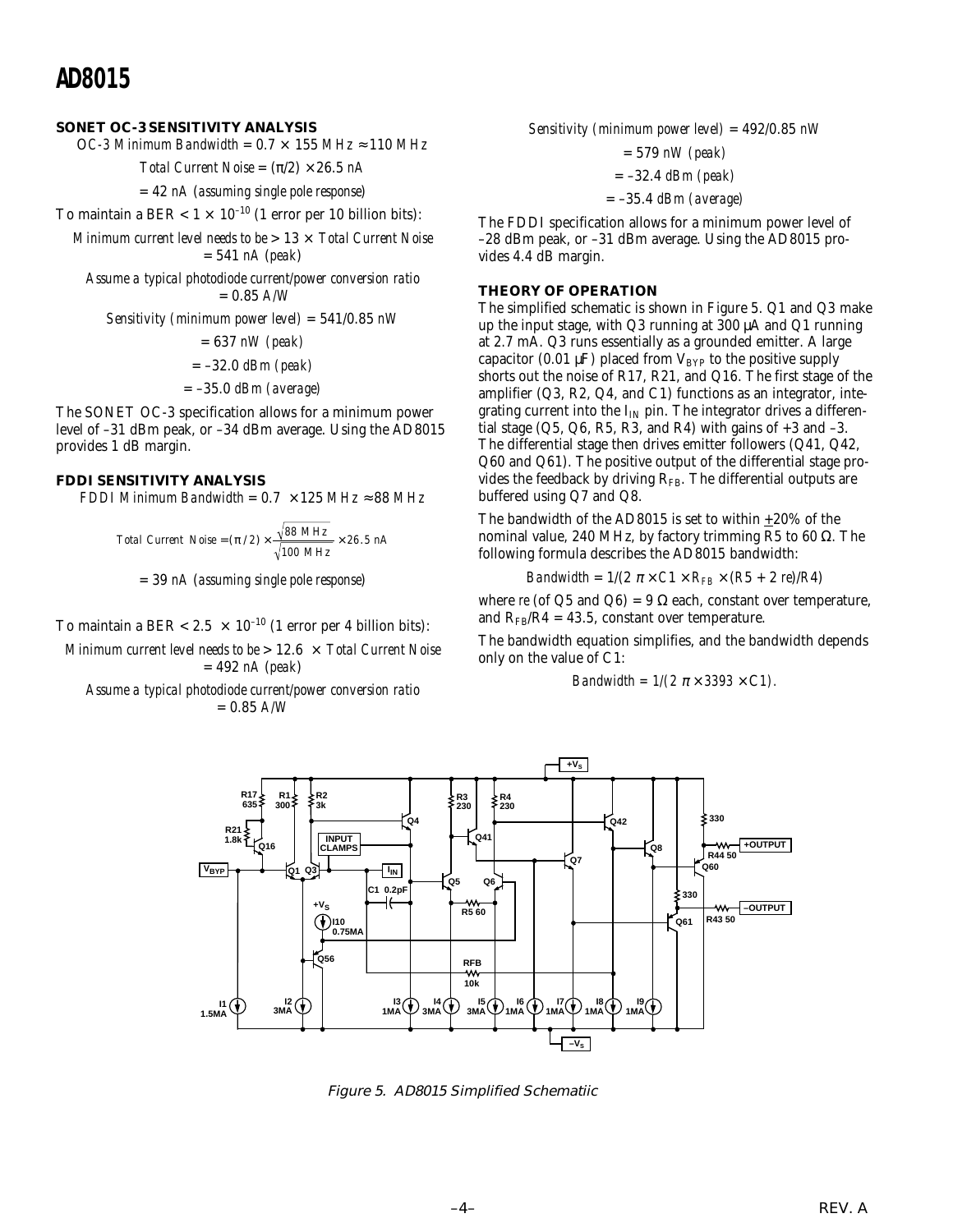

Figure 6. Differential Output vs. Input Current



Figure 7. Single-Ended Output vs. Input Current



Figure 8. Bandwidth vs. Temperature



Figure 9. Gain vs. Frequency



Figure 10. Group Delay vs. Frequency



Figure 11. Differential Gain vs. Supply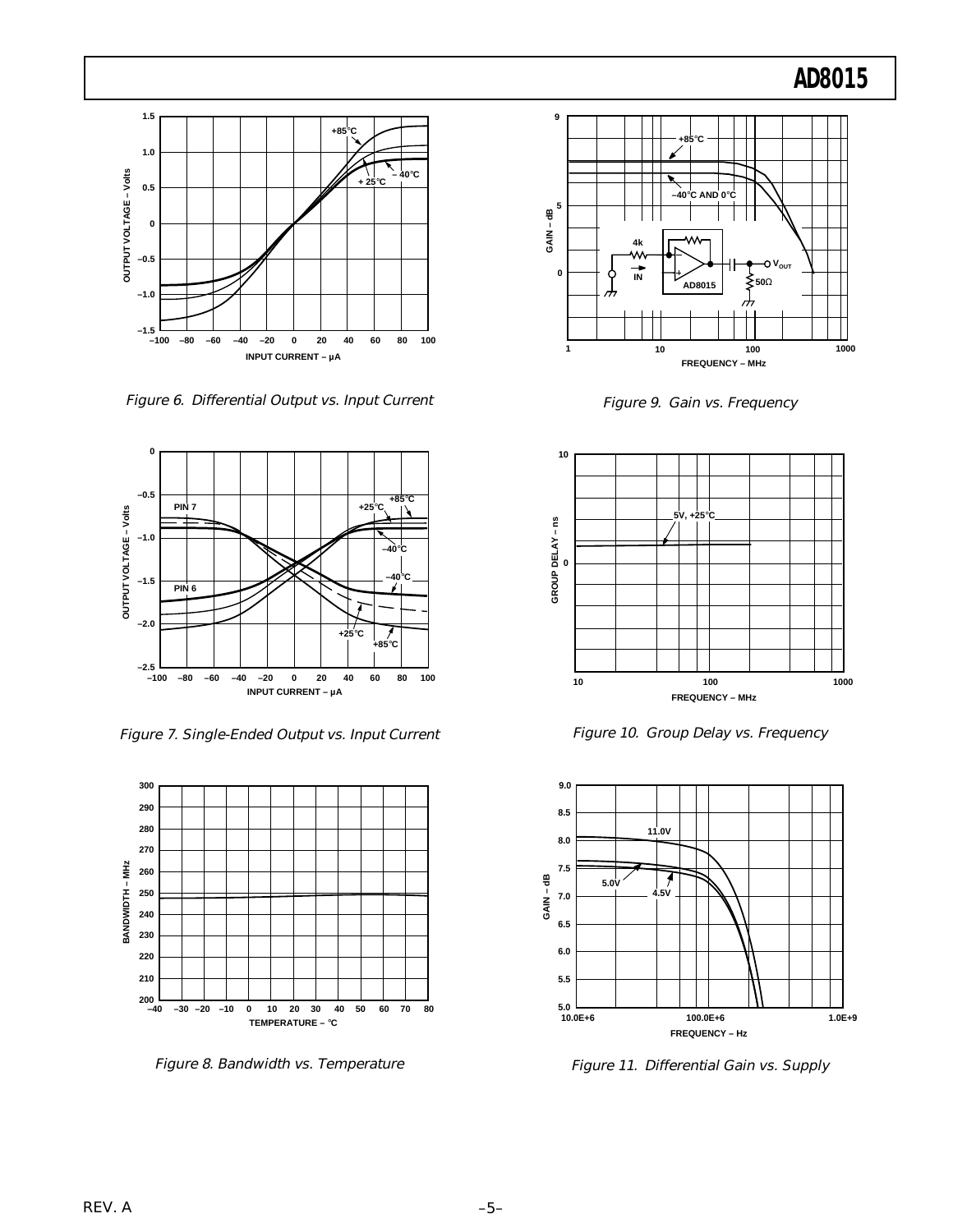

Figure 12. Output Impedance vs. Frequency



Figure 13. Small Signal Pulse Response



Figure 14. Differential Gain vs. Input Capacitance

### **APPLICATION**

#### **155 Mbps Fiber Optic Receiver**

The AD8015 and AD807 can be used together for a complete 155 Mbps Fiber Optic Receiver (Transimpedance Amplifier, Post Amplifier with Signal Detect Output, and Clock Recovery and Data Retiming) as shown in Figure 16.

The PIN diode front end is connected to a single mode, 1300 nm laser source. The PIN diode has 3.3 V reverse bias, 0.8 A/W responsivity, 0.7 pF capacitance, and 2.5 GHz bandwidth.

The AD8015 outputs ( $P_{OUT}$  and  $N_{OUT}$ ) drive a differential, constant impedance (50  $\Omega$ ) low-pass  $\pi$  filter with a 3 dB cutoff of 100 MHz. The outputs of the low-pass filter are ac coupled to the AD807 inputs (PIN and NIN). The AD807 PLL damping factor is set at 10 using a 0.22 µF capacitor.

The entire circuit was enclosed in a shielded box. Table I summarizes results of tests performed using a 223–1 PRN sequence, and varying the average power at the PIN diode.

The circuit acquires and maintains lock with an average input power as low as –39.25 dBm**.**



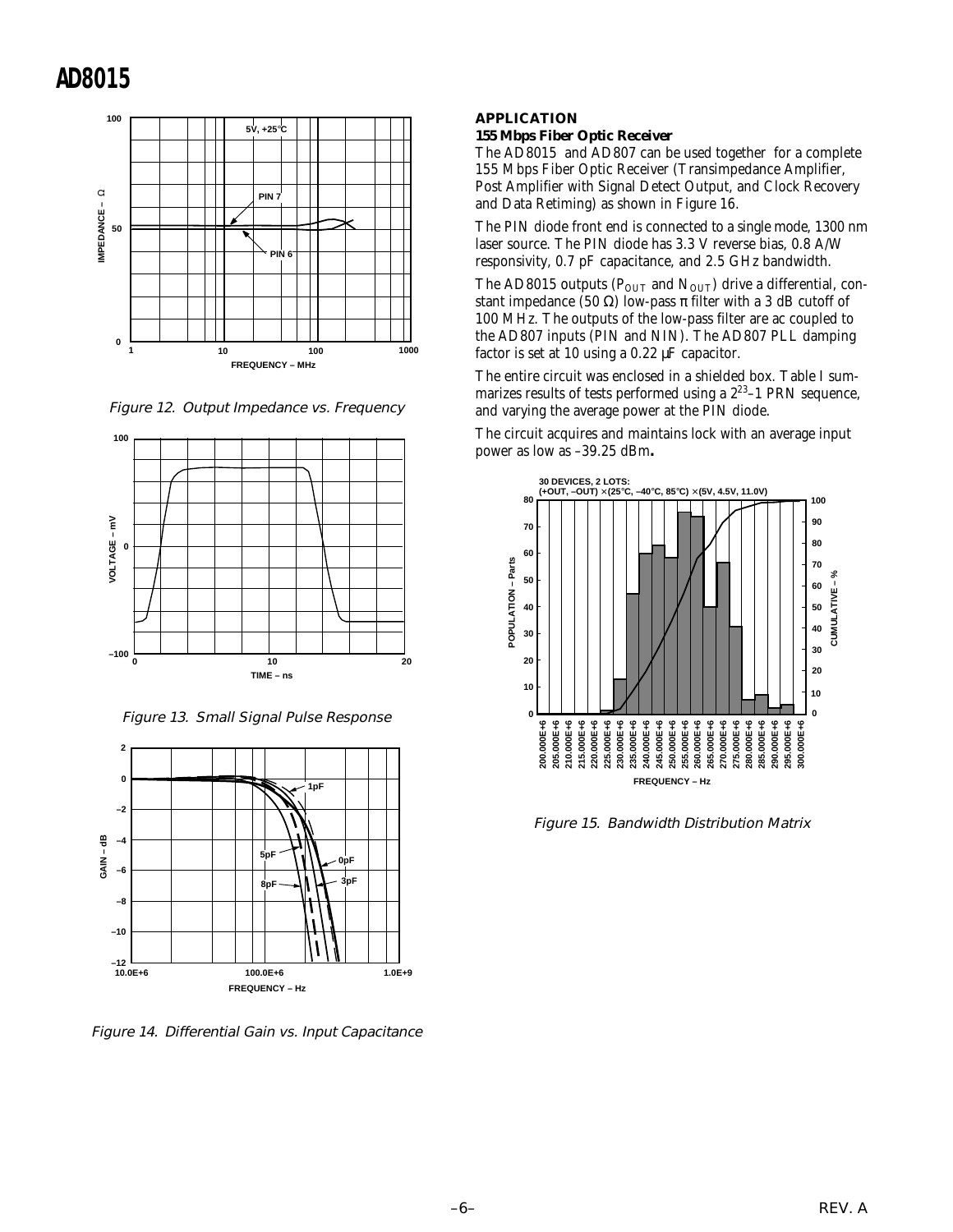

Figure 16. 155 Mbps Fiber Optic Receiver Schematic

| <b>Average Optical</b><br><b>Input Power (dBm)</b> | <b>Output Bit</b><br><b>Error Rate</b> | <b>Output Jitter</b><br>(ps rms) |
|----------------------------------------------------|----------------------------------------|----------------------------------|
| $-6.4$                                             | Loses Lock                             |                                  |
| $-6.45$                                            | $1.2 \times 10^{-2}$                   |                                  |
| $-6.50$                                            | $7.5 \times 10^{-3}$                   |                                  |
| $-6.60$                                            | $9.4 \times 10^{-4}$                   |                                  |
| $-6.70$                                            | $1\times10^{-14}$                      |                                  |
| $-7.0$ to                                          | $1\times10^{-14}$                      | ~< 40                            |
| $-35.50$                                           |                                        |                                  |
| $-36.00$                                           | $3.0 \times 10^{-12}$                  | ~< 40                            |
| $-36.50$                                           | $4.8 \times 10^{-10}$                  |                                  |
| $-37.00$                                           | $2.8\times10^{-8}$                     |                                  |
| $-37.50$                                           | $8.2 \times 10^{-7}$                   |                                  |
| $-38.00$                                           | $1.3 \times 10^{-5}$                   |                                  |
| $-38.50$                                           | $1.1 \times 10^{-4}$                   |                                  |
| $-39.00$                                           | $1.0 \times 10^{-3}$                   |                                  |
| $-39.1$                                            | $1.3 \times 10^{-3}$                   |                                  |
| $-39.20$                                           | $1.9 \times 10^{-3}$                   |                                  |
| $-39.25$                                           | $2.2 \times 10^{-3}$                   |                                  |
| $-39.30$                                           | Loses Lock                             |                                  |

**Table I. AD8015, AD807 Fiber Optic Receiver Circuit: Output Bit Error Rate & Output Jitter vs. Average Input Power**